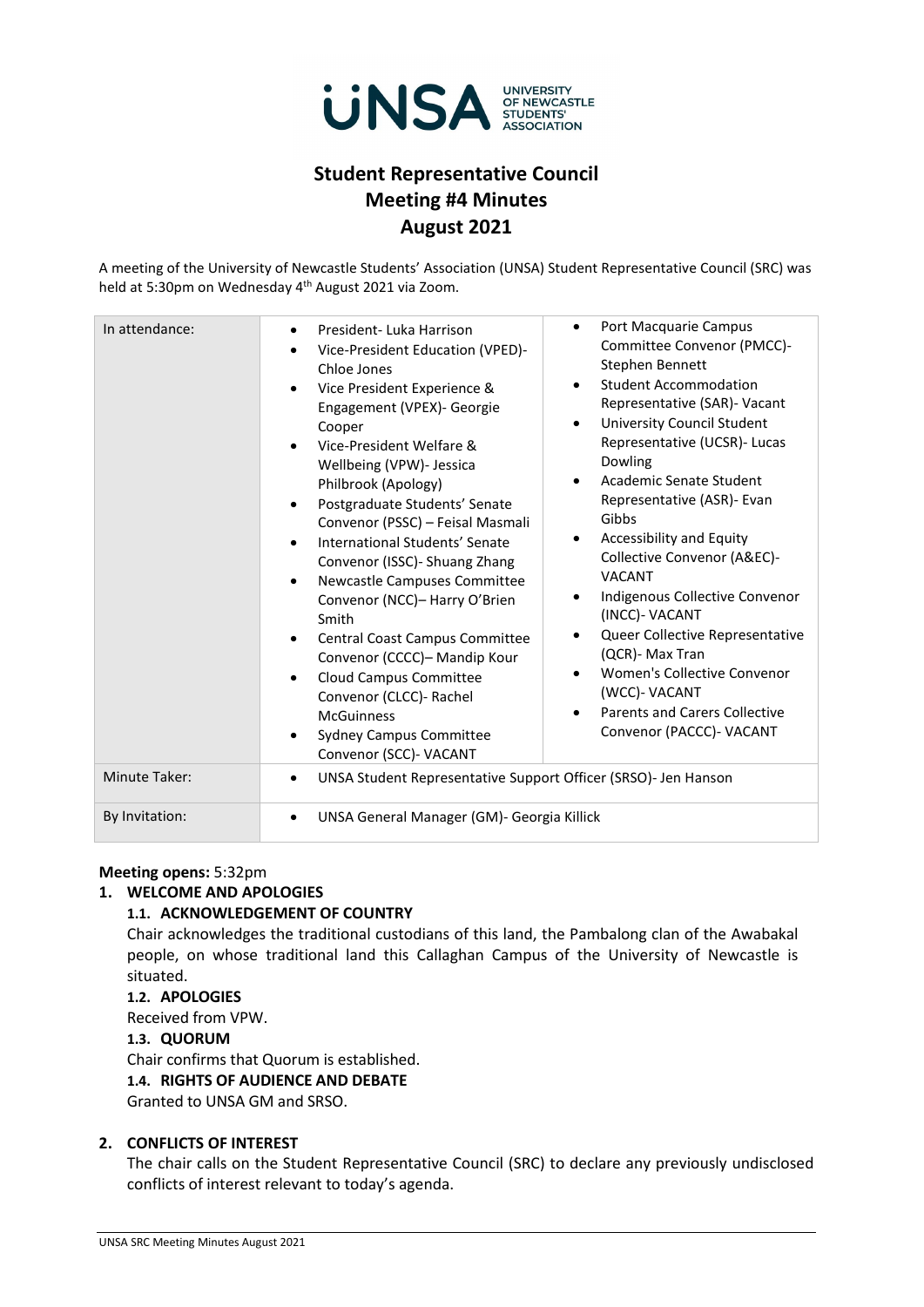

None declared.

# **3. CONFIRMATION OF MINUTES FROM THE PREVIOUS MEETING**

Motion: To confirm the previous meeting minutes. Moved by: VPEd Seconded by: NCCC In Favour: 9 Abstained: 1 Motion Carried.

# **4. ACTION ITEMS FROM THE PREVIOUS MEETING**

| <b>ACTION</b>                                                   | <b>ASSIGNED TO</b>            | <b>STATUS</b>   |
|-----------------------------------------------------------------|-------------------------------|-----------------|
| Contact IFS Operations Officer to identify potential campaign   | GM                            | In progress     |
| zones for future UNSA elections.                                |                               |                 |
| Update members on status of student payments and AGM date.      | GM.                           | In progress     |
| Draft Terms of Reference for the Parents and Carers Collective. | VPW, SRSO, Manager,           | In progress     |
| (POCO?)                                                         | <b>Student Representation</b> |                 |
| Plan and execute UNSA Staff and SRC paint and sip bonding       | <b>SRSO</b>                   | On hold, covid- |
| session to be held after AGM.                                   |                               | dependent       |

| <b>ACTIONS JUNE SRC MEETING</b>                                       | <b>ASSIGNED TO</b> | <b>STATUS</b>         |
|-----------------------------------------------------------------------|--------------------|-----------------------|
| Reach out to Dean of Regional Campuses to explore possibility of      | GM.                | In progress           |
| extending library hours for Port Macquarie students.                  |                    |                       |
| Coordinate an UNSA trip to Port Macquarie for semester 2. Picnic.     | GM, SRSO, PMCCC    | On hold, covid-       |
|                                                                       |                    | dependent             |
| Incorporate SRC Key Contacts into SRC handover documents at           | SRSO, All          | In progress           |
| the end of each year.                                                 |                    |                       |
| Adjust SAR PD slightly to accommodate for whichever committees        | GM, SRSO.          | In progress,          |
| SAR will sit on. Also adjust the time commitment and                  |                    | working with          |
| responsibilities accordingly.                                         |                    | <b>Student Living</b> |
| Amendments to the SRC TOR should be edited to match PD with           | SRSO, VPW          | In progress           |
| A&E collective amendment.                                             |                    |                       |
| Draft SRC Flying Minutes Policy and bring to the next SRC meeting.    | GM, SRSO.          | In progress           |
| Clubs Merchandise Proposal to be sent out to SRC via flying           | <b>SRC</b>         | See item 7.3          |
| minutes (once the flying minutes policy is written) to allocate up    |                    |                       |
| to \$500 per club on request for branded apparel (pending clubs       |                    |                       |
| merchandise guidelines document).                                     |                    |                       |
| Draft Clubs Merchandise guidelines document.                          |                    |                       |
| Purchase 12 higher quality mats at a cost of \$600, as outlined in    | VPW, VPEx, GM.     | Complete              |
| the UNSA Yoga Mats Proposal.                                          |                    |                       |
| To approve the Sensory Objects Proposal, with the amendment to        | VPW, GM            | Complete              |
| double the amount ordered to allocate a set to the Ourimbah           |                    |                       |
| campus.                                                               |                    |                       |
| Send information on wobble chairs to SRSO.                            | <b>CLCC</b>        | Complete              |
| Bring wobble chair information to the next SRC meeting to be          | <b>SRSO</b>        | See Agenda item       |
| considered as additional sensory resources for students.              |                    | 6.3                   |
| Research (potentially) indigenous artist-designed, sustainable,       | <b>VPW</b>         |                       |
| high quality picnic rugs for bulk order. To be considered in the next |                    |                       |
| SRC meeting. (With provision to add some picnic rugs to Port          |                    |                       |
| Macquarie campus while it is still open)                              |                    |                       |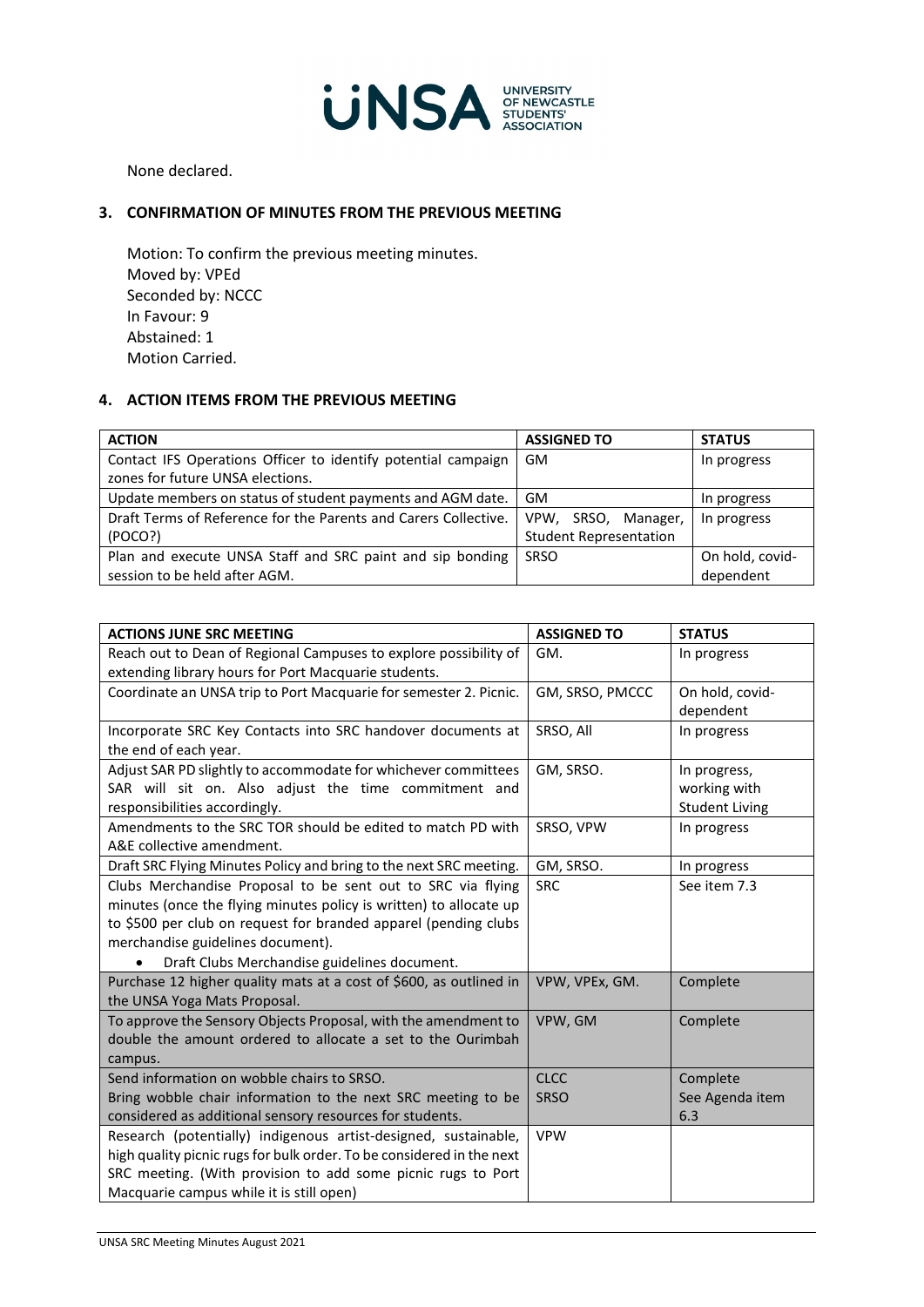

| Send information re: indigenous-designed, sustainable<br>$\bullet$<br>picnic rugs to VPW.                                                                                                                                                           | GM                                                                                                           | In progress                         |  |
|-----------------------------------------------------------------------------------------------------------------------------------------------------------------------------------------------------------------------------------------------------|--------------------------------------------------------------------------------------------------------------|-------------------------------------|--|
| Coordinate date/time for UNSA picnic to Port Macquarie Campus                                                                                                                                                                                       | SRSO, PMCC                                                                                                   | In progress, covid-<br>dependent.   |  |
| Write a statement to University Council on behalf of UNSA<br>reconsideration<br>regarding<br>the<br>requesting<br>Chancellor<br>appointment. Including that UNSA will not endorse the<br>appointment unless certain conditions are met.             | President                                                                                                    | Complete                            |  |
| obtain student feedback regarding the Chancellor<br>To<br>appointment:<br>Conduct a survey regarding the Chancellor appointment<br>Organise a meeting with students<br>Coordinate student consultation sessions, if the<br>appointment moves ahead, | Online Experience<br>and<br>Engagement<br><b>Officer</b><br>President<br><b>UNSA</b><br>staff,<br>President. | Complete                            |  |
| Write to DVC-A to appoint a Deputy Returning Officer to oversee<br>and execute UNSA elections.                                                                                                                                                      | GM, President                                                                                                | In progress                         |  |
| Reach out to each SRC member regarding their payment.                                                                                                                                                                                               | GM                                                                                                           | In progress                         |  |
| Send out doodle poll to set up date/time for SRC/staff bonding<br>session.                                                                                                                                                                          | <b>SRSO</b>                                                                                                  | On hold, covid<br>dependent.        |  |
| Create risk assessments procedure for SRC funding proposal<br>events.                                                                                                                                                                               | GM, SRSO                                                                                                     | In progress                         |  |
| Continue researching self-defence class quotes to bring to the<br>next SRC meeting.                                                                                                                                                                 | <b>VPW</b>                                                                                                   | On hold, covid-<br>dependent.       |  |
| Reach out to SRC members via email regarding SMART goals for<br>semester 2 and progress plan.                                                                                                                                                       | <b>SRSO</b>                                                                                                  | Complete.<br>See agenda item<br>7.2 |  |

- **5. REPORTS** (located in Dropbox folder 4)
	- **5.1. President**
	- **5.2. VP Education**
	- **5.3. VP Experience and Engagement**
	- **5.4. VP Welfare and Wellbeing**
	- **5.5. Postgraduate Students' Senate Convenor**
	- **5.6. International Students' Senate Convenor**
	- **5.7. Newcastle Campuses Committee Convenor**
	- **5.8. Central Coast Campus Committee Convenor**
	- **5.9. Port Macquarie Campus Committee Convenor**
	- **5.10.Sydney Campus Committee Convenor n/a**
	- **5.11.Cloud Campus Committee Convenor**
	- **5.12.Student Accommodation Representative n/a**
	- **5.13.University Council Student Representative**
	- **5.14.Academic Senate Student Representative not received**
	- **5.15.Queer Collective Convenor**

Motion: To accept the submitted reports. Moved by President. Seconded: VPEx In Favour: 9 Abstained: 1 Motion Carried.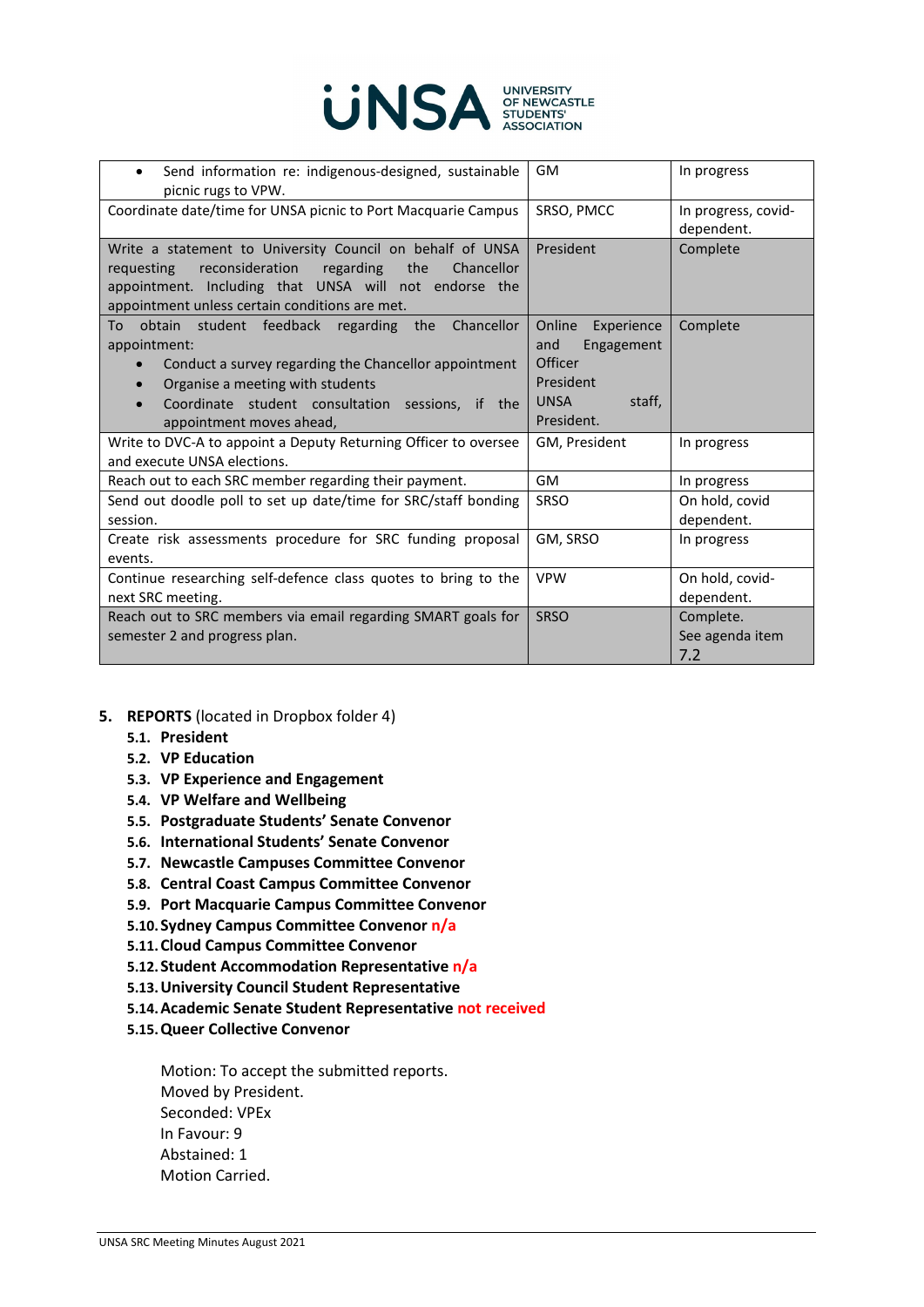

#### **6. GENERAL BUSINESS & FUNDING REQUESTS**

#### **6.1. INTRODUCITONS**

SRC members begin with introductions to help everyone feel welcome and included.  $\circledcirc$ 

#### **6.2. GM UPDATE**

#### **6.2.1. SRC EMPLOYMENT CONTRACTS**

GM gives an update on the employment contracts. SRC roles will be paid as employment, not an honorarium. GM notes that workload will not increase, but there will be increased accountability and the incorporation of KPIs relevant to each SRC portfolio. Work can be done entirely at home and not in person. Pay will be on a fortnightly pay run. As requested by the SRC, this avenue of payment was chosen to help further empower the SRC and make the SRC truly the heart of everything we do at UNSA.

#### **6.3. UNSA CLUBS MERCHANDISE**

GM suggests that the UNSA Clubs Merchandise Framework should be drafted by the SRC, led by VPEx. It should be a simple document outlining what UNSA expects from clubs to order merchandise. It is an exciting opportunity and could be the first SRC project to be completed under the employment contracts.

Central Coast, Cloud and Newcastle Campuses Convenors volunteer to help VPEx with the framework. SRSO will assist in setting up a meeting to draft the framework.

#### **6.4. SENSORY OBJECTS: WOBBLE CHAIR**

Link to wobble chair [here.](https://officefurnituresales.com.au/products/jari-motion-sensory-aid-active-stool?utm_content=Facebook_UA&utm_source=facebook&variant=40315444362&fbclid=PAAaahWZxGdpnSBTfstDSb-L89jiQRahvF3M3vPxoUiGGAFp_jn2bnsGxin1A)

CLCCC suggests this agenda item be tabled for next meeting to allow adequate time to consult with students who are neurodiverse. CLCC to submit a proposal for October SRC meeting after consultation with stakeholders.

#### **6.5. RELOCATION OF HUNTER TABLES**

NCCC explains that the library has been incredibly crowded and study spaces are very limited. A potential solution would be to move the old SSAF funded tables and chairs from the Hunter precinct over to Achmuty in the outdoor study area.

NCCC requests approval to contact IFS to see if tables and chairs can be moved to relieve library congestion. This is especially relevant now that nicer weather is coming. Members agree that this would be a fantastic solution while adhering to current covid restrictions (as the tables and chairs would be placed outside).

GM advises that UNSA should contact someone in the library first to get their support and then secondly reach out to IFS. It is also a great opportunity to hold the university accountable to their commitment to sustainability, and that student money is spent on students and used by students. CLCCC offers to reach out to her connection in the library and to loop NCCC into the email. After that, SRSO will reach out IFS with NCCC and CLCC.

Motion: To Open communication with the Library and IFS regarding the relocation of Hunter Building tables. Moved by: NCCC Seconded: VPEx In favour: 10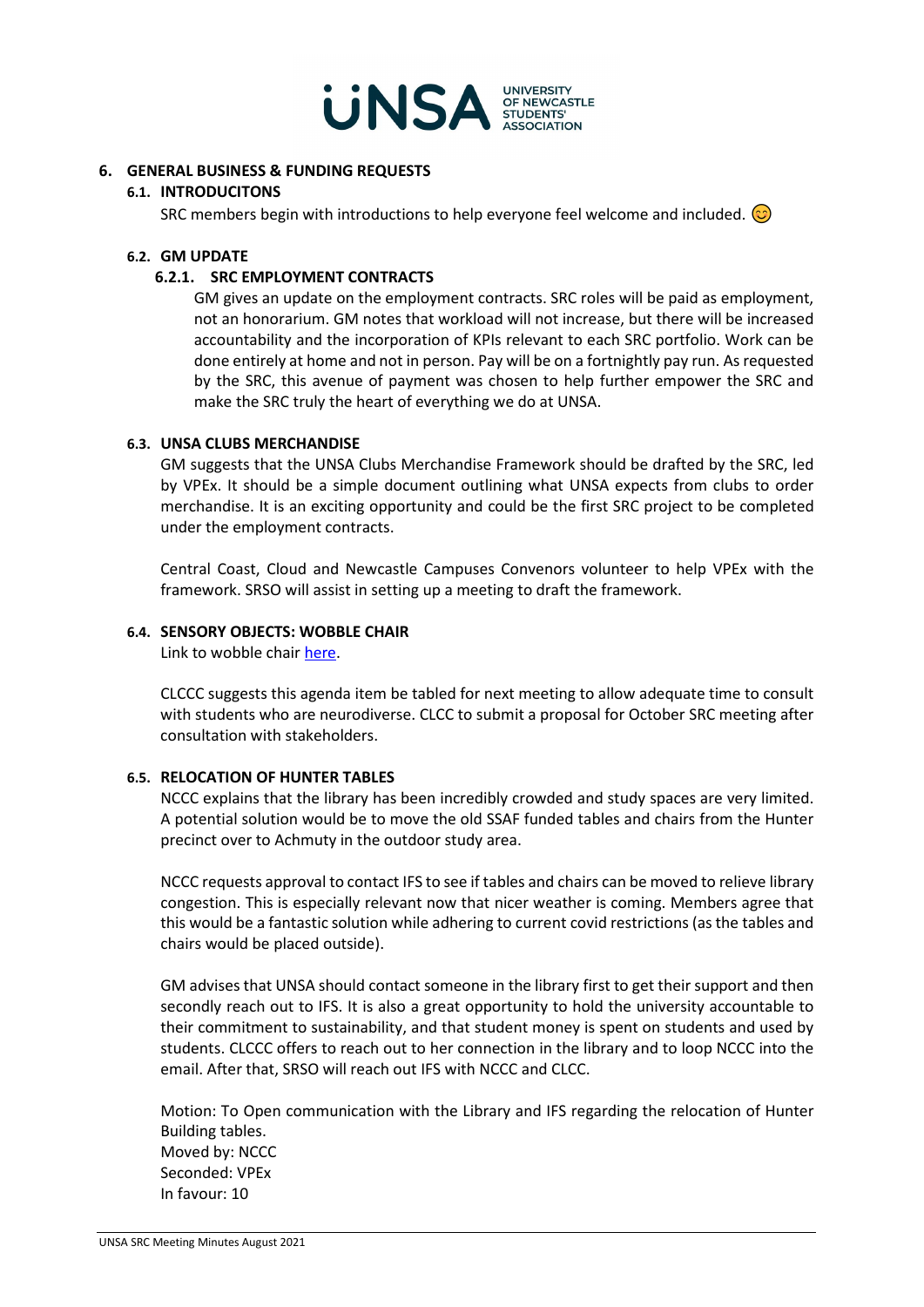

Motion Carried

## **6.6. PORT MACQUARIE TENPIN BOWLING EVENT**

PMCCC explains the proposal for a Tenpin bowling event for students at Port Macquarie. GM suggests the SRC approve up to \$1000 to allocate for extra students, soft drinks, or snacks.

Motion: to approve the proposal for the Port Macquarie tenpin bowling event. Moved by: PMCC Seconded by: NCCC In Favour: 10 Motion Carried.

#### **6.7. WORLD'S GREATEST SHAVE**

UCSR speaks to his proposal and suggests the SRC run an event on campus aiming to increase activation and raise funds for charity. This would involve both staff and students on campus. UCSR proposes that SRC come to next meeting with brainstormed suggestions.

#### **6.8. AUSTRALIAN LGBTIQA+ COMMUNITY CENSUS DECLARATION**

See link to articl[e here](https://www.outinperth.com/advocates-condemn-2021-census-for-excluding-lgbtqia-australians/) and link to declaratio[n here.](https://www.equal.org.au/2021_census)

QCC speaks to the article and declaration in support of the LGBTQI+ community being properly acknowledged in the census. SRC members agree that inclusivity is very important, especially since it is a core UNSA Value, now is the time to show support for the LGBTQI+ community. Having this data collected and considered helps with allocation of funding and attention given to important issues. UNSA could put the link to the declaration up on socials in addition to UNSA signing the declaration as an organisation.

Motion: for UNSA to sign the Australian LGBTIQI+ Community Census Declaration and share on UNSA socials. Moved by: QCC Seconded by: President In Favour: 10 Opposed: 0 Abstained: 0 Motion Carried.

## **7. MATTERS FOR NOTING & GENERAL QUESTIONS**

# **7.1. NOMINATE AN ACADEMIC**

VPW has outlined the Nominate an Academic proposal located in the Dropbox. It aims to provide a channel for recognition of teaching staff at the University through UNSA's Opus Magazine.

Motion: That the SRC notes the initiative and promotes it on relevant channels (such as committees). Moved by: VPEx Seconded: NCCC

In favour: 10 Motion Carried.

SRSO to help coordinate promotions for the program with VPW and UNSA Media Officer.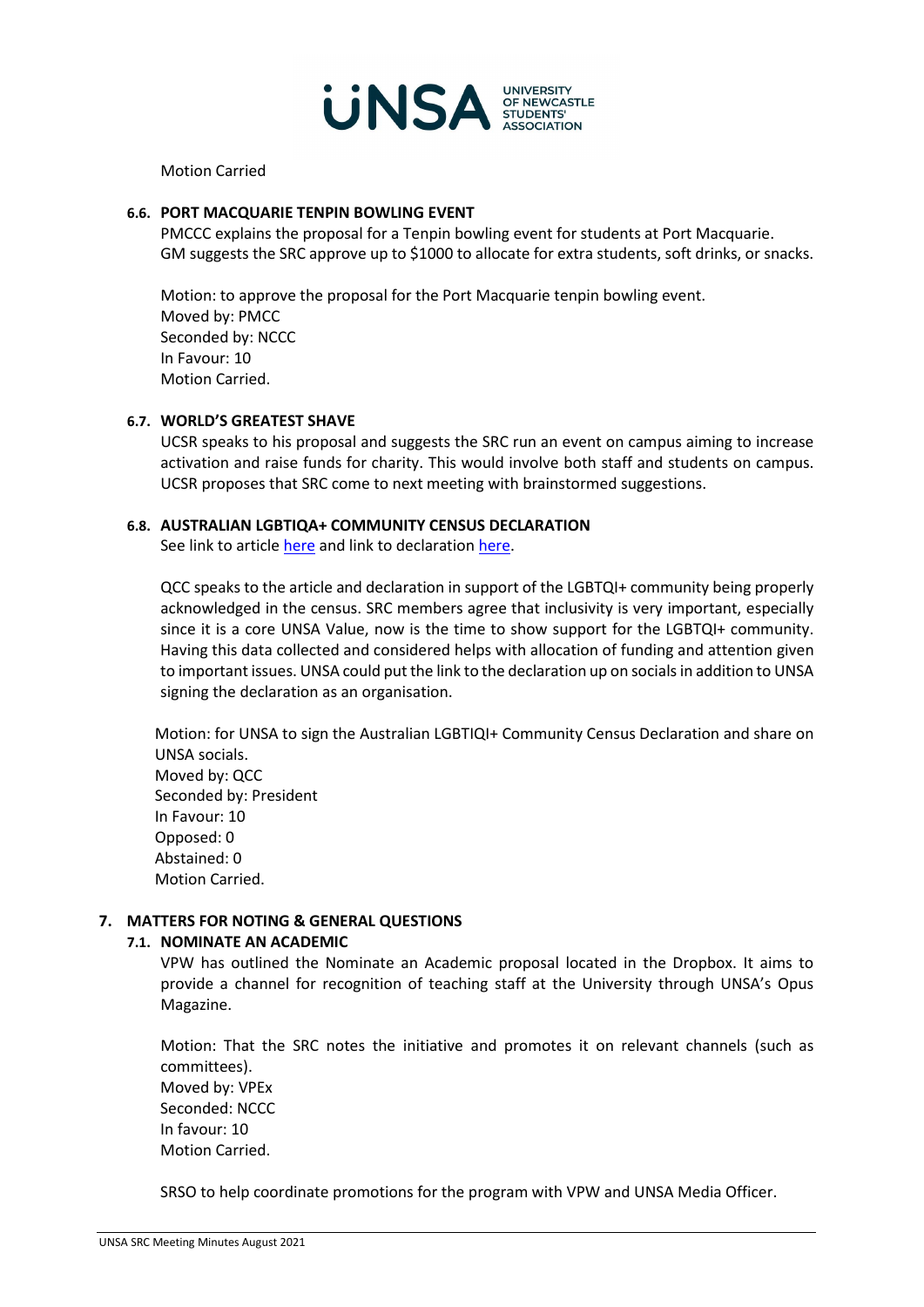

## **7.2. SRC GOALS AND PROGRESS UPDATE FOR THE AGM**

Survey sent out via email, due 30<sup>th</sup> July.

- **7.2.1. President**
- **7.2.2. VP Education**
- **7.2.3. VP Experience and Engagement**
- **7.2.4. VP Welfare and Wellbeing**
- **7.2.5. Postgraduate Students' Senate Convenor** not received
- **7.2.6. International Students' Senate Convenor** not received
- **7.2.7. Newcastle Campuses Committee Convenor** not received
- **7.2.8. Central Coast Campus Committee Convenor**
- **7.2.9. Port Macquarie Campus Committee Convenor**
- **7.2.10. Sydney Campus Committee Convenor n/a**
- **7.2.11. Cloud Campus Committee Convenor**
- **7.2.12. Student Accommodation Representative n/a**
- **7.2.13. University Council Student Representative**
- **7.2.14. Academic Senate Student Representative**

#### **7.3. SRC 4-PART VIDEO SERIES**

- **7.3.1. President**
- **7.3.2. VP Education**
- **7.3.3. VP Experience and Engagement**
- **7.3.4. VP Welfare and Wellbeing** not received
- **7.3.5. Postgraduate Students' Senate Convenor** not received
- **7.3.6. International Students' Senate Convenor** not received
- **7.3.7. Newcastle Campuses Committee Convenor**
- **7.3.8. Central Coast Campus Committee Convenor** not received
- **7.3.9. Port Macquarie Campus Committee Convenor** not received
- **7.3.10. Sydney Campus Committee Convenor n/a**
- **7.3.11. Cloud Campus Committee Convenor**
- **7.3.12. Student Accommodation Representative n/a**
- **7.3.13. University Council Student Representative**
- **7.3.14. Academic Senate Student Representative** not received

## **7.4. SRC ELECTIONS MEET & GREET ZOOM**

SRSO to coordinate this for early week 7. Members ask about workshops for elections process and guidance re: nominations. GM will send out a plan for elections workshops, communications etc.

## **7.5. NAGCAS DIVERSITY AND INCLUSION PANEL**

#### Link to NAGCAS [here.](https://www.nagcas.org.au/)

SRSO gives a background on the NAGCAS Diversity and Inclusion panel. Careers team has asked for student volunteers to sit on the panel in November. SRSO to coordinate volunteers with careers team.

Members welcome the Queer Collective Representative and GM suggests a formal motion to recognise QC Representative as Acting QC Convenor.